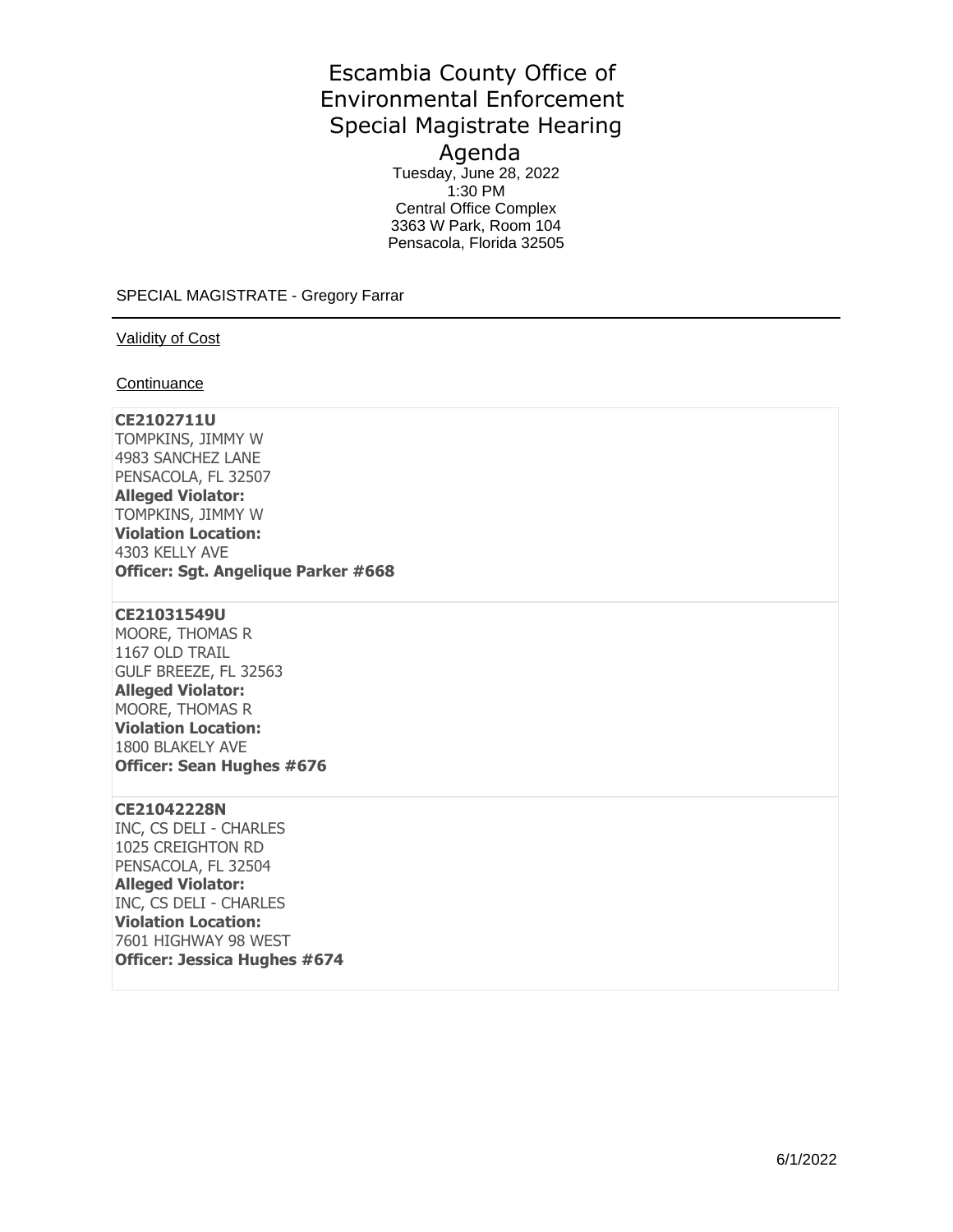## **CE21053033L**

COBB , JAMES D & DEBRA D 1115 E OLIVE RD PENSACOLA, FL 32514

**Alleged Violator:**  COBB , JAMES D & DEBRA D **Violation Location:**  406 BELMONT AVE **Officer: Chris Moody #669** 

#### **CE21084771N**

OAKSTEAD MHP LLC 1 ENGLE STREET, STE 201 ENGLEWOOD , NJ 07631 **Alleged Violator:**  OAKSTEAD MHP LLC **Violation Location:**  901 MASSACHUSETTS AVE **Officer: Sgt. Angelique Parker #668** 

#### **CE21095007N**

HARRIS, INEZ HUDSON LIFE EST 6941 TWIGGS LN PENSACOLA, FL 32505 HARRIS, KARIMAH D 910 E BAARS UNIT B PENSACOLA, FL 32505 HARRIS, LYNETTA B 6941 TWIGGS LN PENSACOLA, FL 32505 **Alleged Violators:** 

HARRIS, INEZ HUDSON LIFE EST HARRIS, KARIMAH D HARRIS, LYNETTA B **Violation Location:**  6941 TWIGGS LN **Officer: Dexter Beasley #672** 

#### **CE21105936L**

SANDERS, LAMAR E & MARILYN E & WILLIARD HAWLEY 8820 GIBSON RD MOLINO, FL 32577 **Alleged Violator:**  SANDERS, LAMAR E & MARILYN E & WILLIARD HAWLEY **Violation Location:**  8820 GIBSON RD **Officer: Sgt. Greg Dickey #675**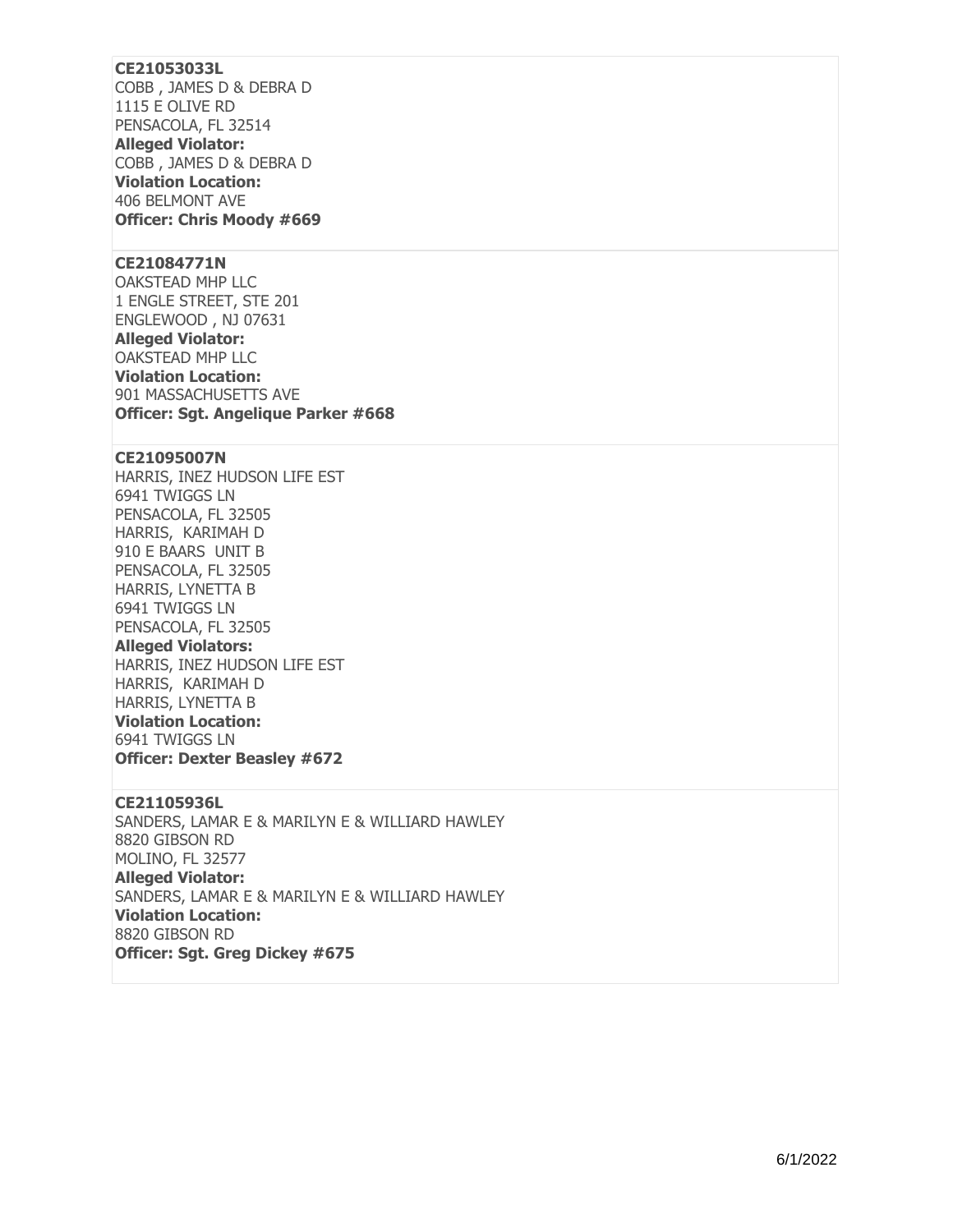## **CE21105976N**

SHOUPE, JOHNNY 2701 LONGLEAF DR PENSACOLA, FL 32526 **Alleged Violator:**  SHOUPE, JOHNNY **Violation Location:**  2810 LONGLEAF DR **Officer: Sgt. Angelique Parker #668** 

### **CE220157N**

STEARMER, RINA 551 S 61ST AVE PENSACAOLA, FL 32506 **Alleged Violator:**  STEARMER, RINA **Violation Location:**  810 GORDON AVE **Officer: Sgt. Greg Dickey #675** 

## **CE2202466N**

WAGNER, CHARLETTE 1/3 INT 1145 N WEBSTER DR PENSACOLA, FL 32505 SNOW , CHARLES WILLIAM 1/3 INT 1145 WEBSTER DR PENSACOLA, FL 32505 PERCELL , STACEY 1/3 INT 1145 WEBSTER DR PENSACOLA, FL 32505

**Alleged Violators:** 

WAGNER, CHARLETTE 1/3 INT SNOW , CHARLES WILLIAM 1/3 INT PERCELL , STACEY 1/3 INT **Violation Location:**  1145 N WEBSTER DR **Officer: Gil Fisher #670** 

#### **CE2202549L**

CABRERA, JOSE 916 WAVERLY HILLS CT LAWRENCEVILLE, GA 30044 **Alleged Violator:**  CABRERA, JOSE **Violation Location:**  22 NORWOOD DR **Officer: Sgt. Greg Dickey #675** 

Special Magistrate Hearings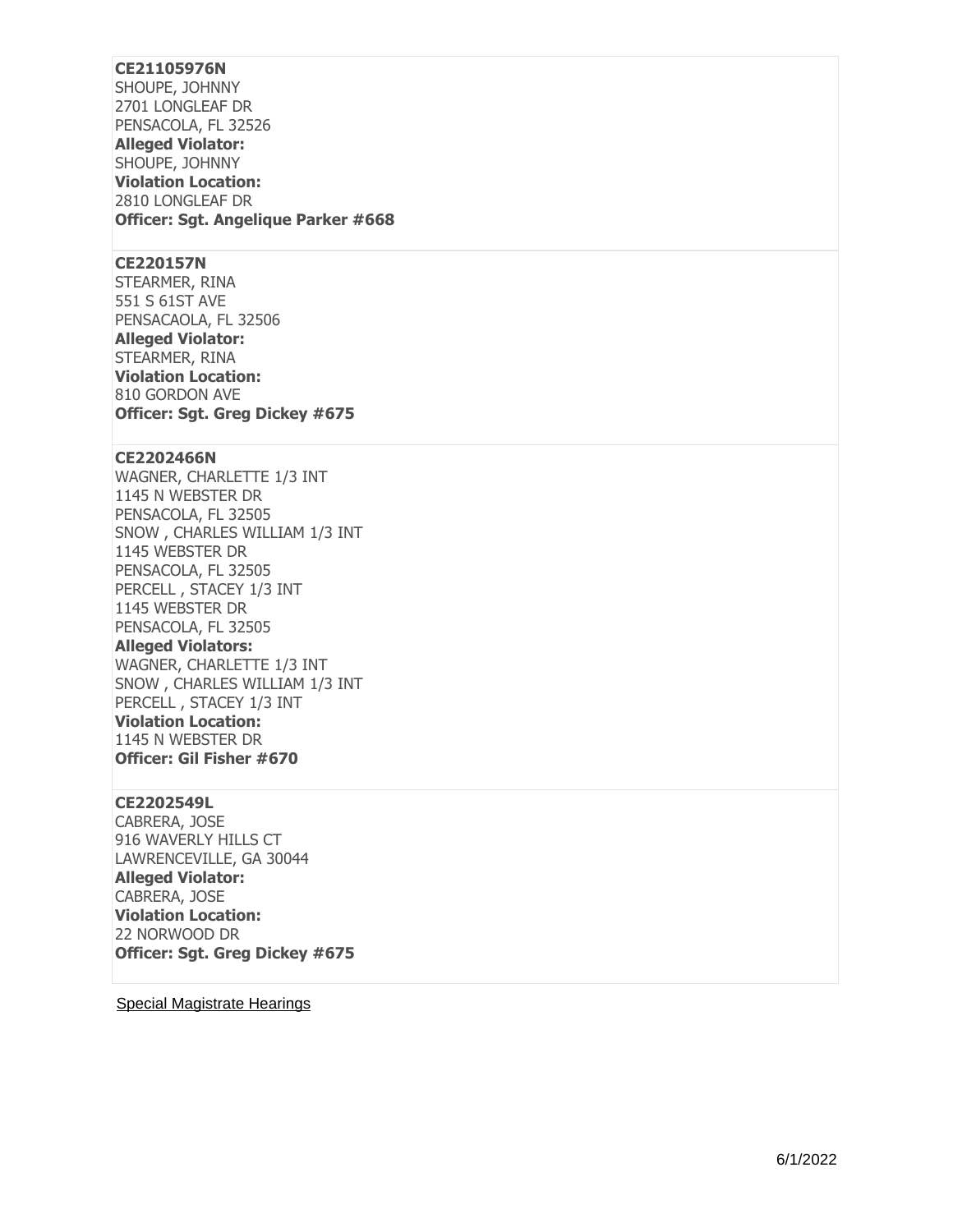# **CE21073936U**

COWAN, LARRY 2811 COPTER ROAD PENSACOLA, FL 32514 **Alleged Violator:**  COWAN, LARRY **Violation Location:**  2724 LARKIN ST **Officer: Sgt. Ronald Gilbert #679** 

#### **CE21116284U**

GONZALES, SANTOS ROBERT 8652 KINGFISHER LANE PENSACOLA, FL 32534 **Alleged Violator:**  GONZALES, SANTOS ROBERT **Violation Location:**  2216 E OLIVE RD **Officer: Sgt. Ronald Gilbert #679** 

## **CE220158L**

PERRY, ZENOBIA 1714 NORTH S ST PENSACOLA, FL 32505 **Alleged Violator:**  PERRY, ZENOBIA **Violation Location:**  2405 W MALLORY ST **Officer: Chris Moody #669** 

## **CE2203950U**

J & K SAI HOSPITALITY LLC 435 SPRINGS CREEK DR NACOGDOCHES, TX 75965 **Alleged Violator:**  J & K SAI HOSPITALITY LLC **Violation Location:**  3984 BARRANCAS AVE **Officer: Sgt. Greg Dickey #675** 

### **CE22031118N**

PELLEGRINE ROBERT J TRUSTEE FOR , PELLEGRINE ROBERT J REVOCABLE TRUST 8-1-1997 C/O LINDA L LANDERS 38 S BLUE ANGEL PKWY # 363 PENSACOLA, FL 32506 **Alleged Violator:**  PELLEGRINE ROBERT J TRUSTEE FOR , PELLEGRINE ROBERT J REVOCABLE TRUST 8-1-1997 C/O LINDA L LANDERS **Violation Location:**  8 AUDUSSON AVE **Officer: Sgt. Greg Dickey #675**